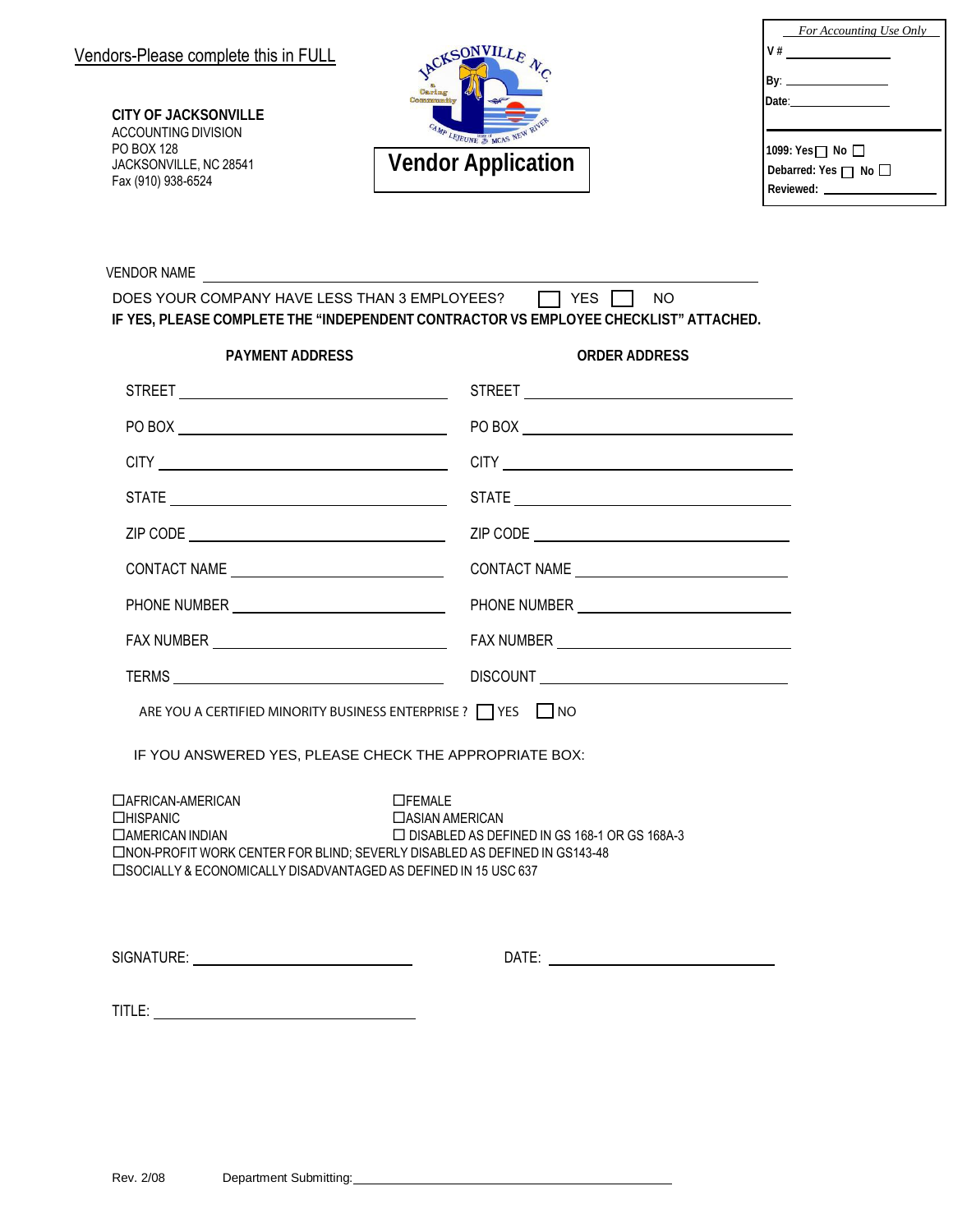# **ENTITY: City of Jacksonville**

# **INDEPENDENT CONTRACTOR vs. EMPLOYEE CHECKLIST:**

Whenever the City of Jacksonville retains an independent contractor who does not carry workers' compensation insurance and the owner or an employee of that contractor is injured, a determination must be made as to whether the injured worker is truly an independent contractor or, in fact, is an employee of the City of Jacksonville. The NC Industrial Commission and NC Courts have used the following tests to make this determination. Please complete the information below for your company.

# **Name of Company/Business/Individual:** \_\_\_\_\_\_

# **Type of Work Performed:**

|     | How many total employees does your company/business employ (excluding owner)?                                                                                                                        |     |    |
|-----|------------------------------------------------------------------------------------------------------------------------------------------------------------------------------------------------------|-----|----|
|     |                                                                                                                                                                                                      | Yes | No |
| (a) | Are you engaged in an independent business or occupation?                                                                                                                                            |     |    |
| (b) | Do you or your company/business have a federal tax ID number?                                                                                                                                        |     |    |
| (c) | Do you or your company/business perform similar work for others?                                                                                                                                     |     |    |
| (d) | Do you or a representative of your company/business have the freedom to<br>use assistants/helpers as he/she may think proper?                                                                        |     |    |
| (e) | Do you or the assigned representative have full control over such<br>assistants/helpers?                                                                                                             |     |    |
| (f) | Do you or your company/business determine the time to perform work? (for<br>example, the City of Jacksonville does not tell you to work specific hours<br>during the day.)                           |     |    |
| (g) | Do you or your company/business have the independent use of his/her<br>special skill, knowledge, or training in the execution of the work?                                                           |     |    |
| (h) | Are you or your company/business doing a specified piece of work at a fixed<br>price or for a lump sum (not paid by the hour)?                                                                       |     |    |
| (i) | Do you or your company/business have the freedom to use their method of<br>doing the work rather than another and are not subject to discharge because<br>one method is adopted over another method? |     |    |
| (j) | Does the City of Jacksonville furnish tools or equipment for you or your<br>company/business to use in completing the work?                                                                          |     |    |

None of these factors is controlling, but each is to be considered in determining the relationship between the parties. The essential issue is whether the alleged employer has the right to control the method and means by which the "employee" performs their work.

Signature of Contractor **Date** 

 $\overline{\phantom{0}}$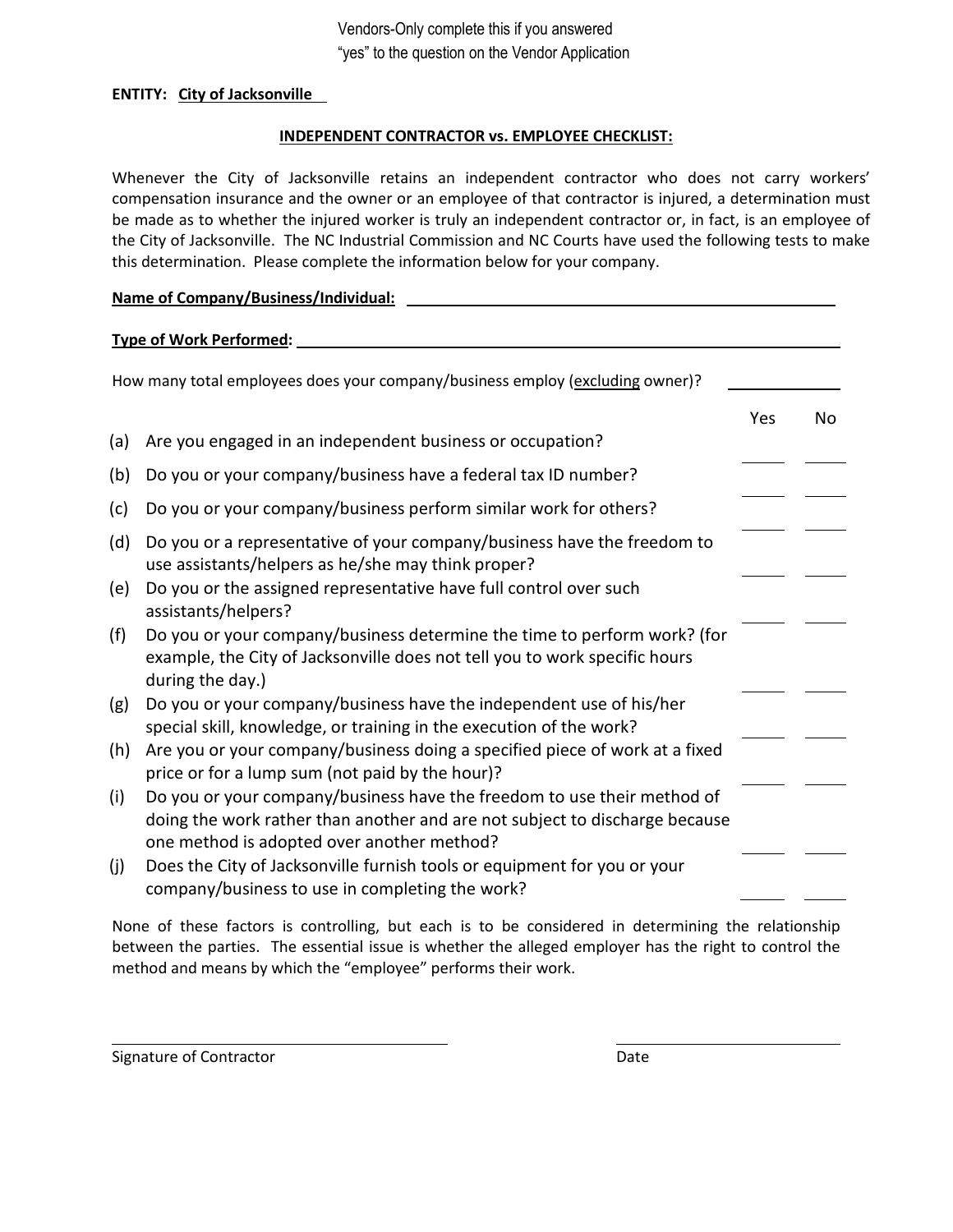

P.O. Box 128, Jacksonville, NC 28541 Phone (910)938-5276 Fax (910)938-6524 [ap@ci.jacksonville.nc.us](mailto:ap@ci.jacksonville.nc.us)

## **AUTHORIZATION AGREEMENT FOR AUTOMATIC PAYMENT (ACH)**

| Please select one of the following:        |                                                |                                                                                                                                                                                                                                                       |  |
|--------------------------------------------|------------------------------------------------|-------------------------------------------------------------------------------------------------------------------------------------------------------------------------------------------------------------------------------------------------------|--|
| First time request for ACH payments        |                                                | Request to change ACH payment information                                                                                                                                                                                                             |  |
|                                            | (Please print or type all information)         |                                                                                                                                                                                                                                                       |  |
| The following bank information applies to: |                                                |                                                                                                                                                                                                                                                       |  |
| Vendor Name:                               |                                                |                                                                                                                                                                                                                                                       |  |
| <b>Mailing Address:</b>                    |                                                |                                                                                                                                                                                                                                                       |  |
| City:                                      | State:                                         | Zip:                                                                                                                                                                                                                                                  |  |
|                                            |                                                | We offer the following payment terms and conditions to the City of Jacksonville:                                                                                                                                                                      |  |
| <b>Bank Account Information:</b>           | Account described below: (No Savings Accounts) | I hereby authorize the City of Jacksonville to initiate deposits to the Checking                                                                                                                                                                      |  |
| <b>Bank Name:</b>                          |                                                |                                                                                                                                                                                                                                                       |  |
| Address:                                   |                                                |                                                                                                                                                                                                                                                       |  |
| City:                                      |                                                |                                                                                                                                                                                                                                                       |  |
| Routing/ABA # & Bank Acct No               |                                                |                                                                                                                                                                                                                                                       |  |
| <b>Deposit Notification Information:</b>   |                                                | I hereby authorize the following individual to receive notification via email of<br>payment <i>details of all funds deposited</i> to the above account:                                                                                               |  |
|                                            | 1.<br>Name (Printed or Typed):                 |                                                                                                                                                                                                                                                       |  |
|                                            | Email Address:                                 |                                                                                                                                                                                                                                                       |  |
|                                            | Title:                                         |                                                                                                                                                                                                                                                       |  |
|                                            | Phone #:                                       |                                                                                                                                                                                                                                                       |  |
| Term:                                      | on it.                                         | This authority will remain in full force and effect until the City of Jacksonville<br>has received written notification of discontinuation and in such manner as to<br>afford the City of Jacksonville and Depository a reasonable opportunity to act |  |
| Officer Name (Printed or Typed)            |                                                |                                                                                                                                                                                                                                                       |  |
| Signature:<br>Phone #:                     |                                                | Title:<br>Date:                                                                                                                                                                                                                                       |  |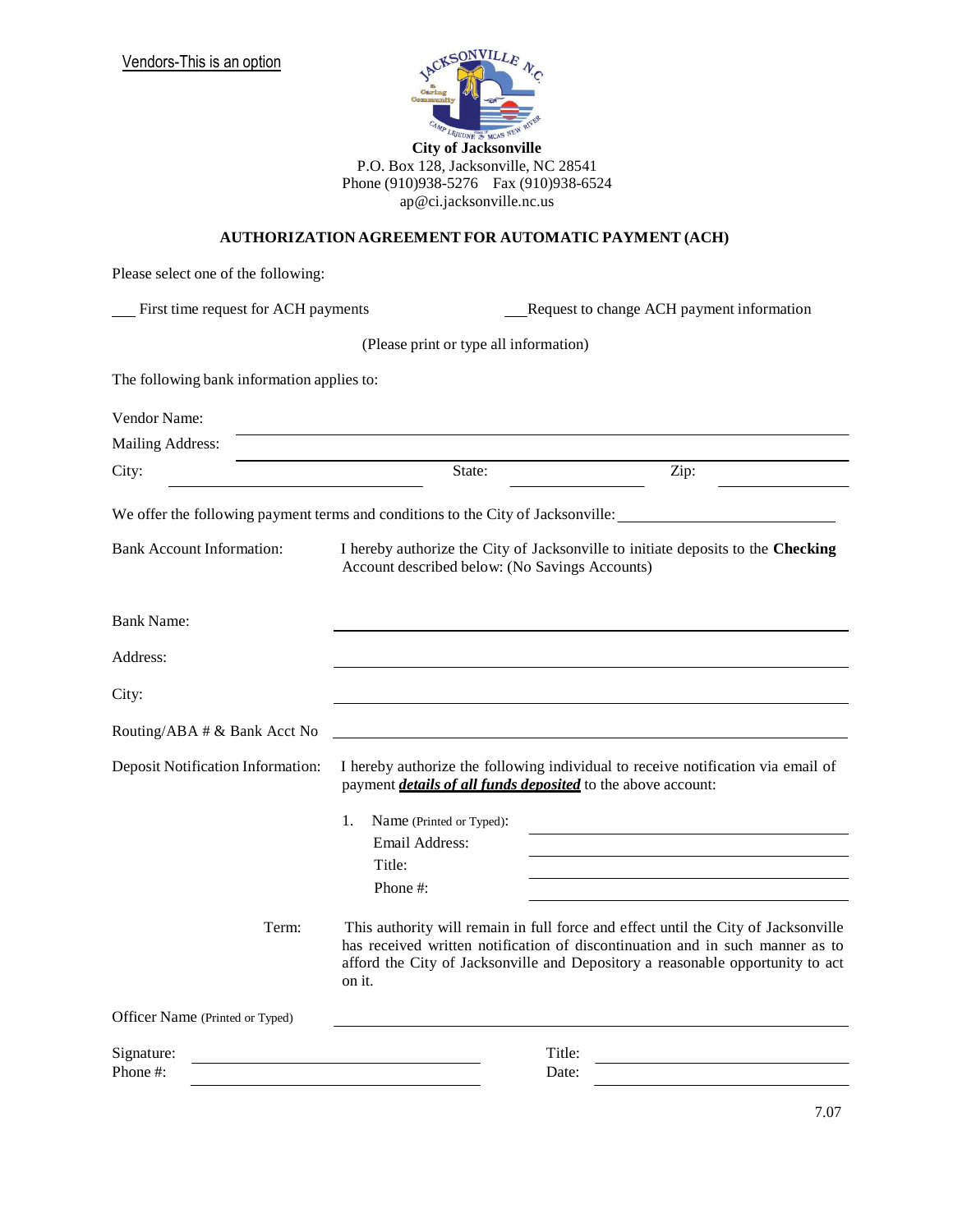Name (as shown on your income tax return)

| $\mathbf{\Omega}$                                                                                                                                                                                                                                                                                                                                                                                                |                                                                                                                                                                        | Business name/disregarded entity name, if different from above                                                                                                                                                                                                                                                                                                                                                                                                                                                                                                                                                                                           |                                                                                                                                                                                                                                                                                                                                             |              |  |  |                                                 |  |  |  |                               |  |  |
|------------------------------------------------------------------------------------------------------------------------------------------------------------------------------------------------------------------------------------------------------------------------------------------------------------------------------------------------------------------------------------------------------------------|------------------------------------------------------------------------------------------------------------------------------------------------------------------------|----------------------------------------------------------------------------------------------------------------------------------------------------------------------------------------------------------------------------------------------------------------------------------------------------------------------------------------------------------------------------------------------------------------------------------------------------------------------------------------------------------------------------------------------------------------------------------------------------------------------------------------------------------|---------------------------------------------------------------------------------------------------------------------------------------------------------------------------------------------------------------------------------------------------------------------------------------------------------------------------------------------|--------------|--|--|-------------------------------------------------|--|--|--|-------------------------------|--|--|
|                                                                                                                                                                                                                                                                                                                                                                                                                  |                                                                                                                                                                        |                                                                                                                                                                                                                                                                                                                                                                                                                                                                                                                                                                                                                                                          |                                                                                                                                                                                                                                                                                                                                             |              |  |  |                                                 |  |  |  |                               |  |  |
|                                                                                                                                                                                                                                                                                                                                                                                                                  |                                                                                                                                                                        | Check appropriate box for federal tax classification:                                                                                                                                                                                                                                                                                                                                                                                                                                                                                                                                                                                                    |                                                                                                                                                                                                                                                                                                                                             |              |  |  | Exemptions (see instructions):                  |  |  |  |                               |  |  |
|                                                                                                                                                                                                                                                                                                                                                                                                                  |                                                                                                                                                                        | S Corporation<br>C Corporation<br>Individual/sole proprietor                                                                                                                                                                                                                                                                                                                                                                                                                                                                                                                                                                                             | Partnership                                                                                                                                                                                                                                                                                                                                 | Trust/estate |  |  |                                                 |  |  |  |                               |  |  |
|                                                                                                                                                                                                                                                                                                                                                                                                                  |                                                                                                                                                                        |                                                                                                                                                                                                                                                                                                                                                                                                                                                                                                                                                                                                                                                          |                                                                                                                                                                                                                                                                                                                                             |              |  |  | Exempt payee code (if any)                      |  |  |  |                               |  |  |
| Specific Instructions on page<br>Print or type                                                                                                                                                                                                                                                                                                                                                                   |                                                                                                                                                                        | Limited liability company. Enter the tax classification (C=C corporation, S=S corporation, P=partnership) $\blacktriangleright$                                                                                                                                                                                                                                                                                                                                                                                                                                                                                                                          |                                                                                                                                                                                                                                                                                                                                             |              |  |  | Exemption from FATCA reporting<br>code (if any) |  |  |  |                               |  |  |
|                                                                                                                                                                                                                                                                                                                                                                                                                  |                                                                                                                                                                        | Other (see instructions) ►                                                                                                                                                                                                                                                                                                                                                                                                                                                                                                                                                                                                                               |                                                                                                                                                                                                                                                                                                                                             |              |  |  |                                                 |  |  |  |                               |  |  |
|                                                                                                                                                                                                                                                                                                                                                                                                                  |                                                                                                                                                                        | Address (number, street, and apt. or suite no.)                                                                                                                                                                                                                                                                                                                                                                                                                                                                                                                                                                                                          |                                                                                                                                                                                                                                                                                                                                             |              |  |  |                                                 |  |  |  |                               |  |  |
|                                                                                                                                                                                                                                                                                                                                                                                                                  |                                                                                                                                                                        |                                                                                                                                                                                                                                                                                                                                                                                                                                                                                                                                                                                                                                                          | Requester's name and address (optional)<br>City of Jacksonville<br>815 New Bridge Street                                                                                                                                                                                                                                                    |              |  |  |                                                 |  |  |  |                               |  |  |
| $\ddot{\text{se}}$                                                                                                                                                                                                                                                                                                                                                                                               |                                                                                                                                                                        | City, state, and ZIP code                                                                                                                                                                                                                                                                                                                                                                                                                                                                                                                                                                                                                                |                                                                                                                                                                                                                                                                                                                                             |              |  |  | Jacksonville, NC 28540                          |  |  |  |                               |  |  |
|                                                                                                                                                                                                                                                                                                                                                                                                                  |                                                                                                                                                                        |                                                                                                                                                                                                                                                                                                                                                                                                                                                                                                                                                                                                                                                          |                                                                                                                                                                                                                                                                                                                                             |              |  |  |                                                 |  |  |  |                               |  |  |
|                                                                                                                                                                                                                                                                                                                                                                                                                  |                                                                                                                                                                        | List account number(s) here (optional)                                                                                                                                                                                                                                                                                                                                                                                                                                                                                                                                                                                                                   |                                                                                                                                                                                                                                                                                                                                             |              |  |  |                                                 |  |  |  |                               |  |  |
| Part I                                                                                                                                                                                                                                                                                                                                                                                                           |                                                                                                                                                                        | <b>Taxpayer Identification Number (TIN)</b>                                                                                                                                                                                                                                                                                                                                                                                                                                                                                                                                                                                                              |                                                                                                                                                                                                                                                                                                                                             |              |  |  |                                                 |  |  |  |                               |  |  |
|                                                                                                                                                                                                                                                                                                                                                                                                                  |                                                                                                                                                                        | Enter your TIN in the appropriate box. The TIN provided must match the name given on the "Name" line<br>to avoid backup withholding. For individuals, this is your social security number (SSN). However, for a                                                                                                                                                                                                                                                                                                                                                                                                                                          |                                                                                                                                                                                                                                                                                                                                             |              |  |  | Social security number                          |  |  |  |                               |  |  |
|                                                                                                                                                                                                                                                                                                                                                                                                                  |                                                                                                                                                                        | resident alien, sole proprietor, or disregarded entity, see the Part I instructions on page 3. For other                                                                                                                                                                                                                                                                                                                                                                                                                                                                                                                                                 |                                                                                                                                                                                                                                                                                                                                             |              |  |  |                                                 |  |  |  |                               |  |  |
| TIN on page 3.                                                                                                                                                                                                                                                                                                                                                                                                   |                                                                                                                                                                        | entities, it is your employer identification number (EIN). If you do not have a number, see How to get a                                                                                                                                                                                                                                                                                                                                                                                                                                                                                                                                                 |                                                                                                                                                                                                                                                                                                                                             |              |  |  |                                                 |  |  |  |                               |  |  |
|                                                                                                                                                                                                                                                                                                                                                                                                                  |                                                                                                                                                                        | <b>Note.</b> If the account is in more than one name, see the chart on page 4 for guidelines on whose                                                                                                                                                                                                                                                                                                                                                                                                                                                                                                                                                    |                                                                                                                                                                                                                                                                                                                                             |              |  |  | <b>Employer identification number</b>           |  |  |  |                               |  |  |
| number to enter.                                                                                                                                                                                                                                                                                                                                                                                                 |                                                                                                                                                                        |                                                                                                                                                                                                                                                                                                                                                                                                                                                                                                                                                                                                                                                          |                                                                                                                                                                                                                                                                                                                                             |              |  |  |                                                 |  |  |  |                               |  |  |
|                                                                                                                                                                                                                                                                                                                                                                                                                  |                                                                                                                                                                        |                                                                                                                                                                                                                                                                                                                                                                                                                                                                                                                                                                                                                                                          |                                                                                                                                                                                                                                                                                                                                             |              |  |  |                                                 |  |  |  |                               |  |  |
| Part II                                                                                                                                                                                                                                                                                                                                                                                                          |                                                                                                                                                                        | <b>Certification</b>                                                                                                                                                                                                                                                                                                                                                                                                                                                                                                                                                                                                                                     |                                                                                                                                                                                                                                                                                                                                             |              |  |  |                                                 |  |  |  |                               |  |  |
|                                                                                                                                                                                                                                                                                                                                                                                                                  |                                                                                                                                                                        | Under penalties of perjury, I certify that:                                                                                                                                                                                                                                                                                                                                                                                                                                                                                                                                                                                                              |                                                                                                                                                                                                                                                                                                                                             |              |  |  |                                                 |  |  |  |                               |  |  |
|                                                                                                                                                                                                                                                                                                                                                                                                                  |                                                                                                                                                                        | 1. The number shown on this form is my correct taxpayer identification number (or I am waiting for a number to be issued to me), and                                                                                                                                                                                                                                                                                                                                                                                                                                                                                                                     |                                                                                                                                                                                                                                                                                                                                             |              |  |  |                                                 |  |  |  |                               |  |  |
|                                                                                                                                                                                                                                                                                                                                                                                                                  |                                                                                                                                                                        | 2. I am not subject to backup withholding because: (a) I am exempt from backup withholding, or (b) I have not been notified by the Internal Revenue<br>Service (IRS) that I am subject to backup withholding as a result of a failure to report all interest or dividends, or (c) the IRS has notified me that I am<br>no longer subject to backup withholding, and                                                                                                                                                                                                                                                                                      |                                                                                                                                                                                                                                                                                                                                             |              |  |  |                                                 |  |  |  |                               |  |  |
|                                                                                                                                                                                                                                                                                                                                                                                                                  |                                                                                                                                                                        | 3. I am a U.S. citizen or other U.S. person (defined below), and                                                                                                                                                                                                                                                                                                                                                                                                                                                                                                                                                                                         |                                                                                                                                                                                                                                                                                                                                             |              |  |  |                                                 |  |  |  |                               |  |  |
|                                                                                                                                                                                                                                                                                                                                                                                                                  |                                                                                                                                                                        | 4. The FATCA code(s) entered on this form (if any) indicating that I am exempt from FATCA reporting is correct.                                                                                                                                                                                                                                                                                                                                                                                                                                                                                                                                          |                                                                                                                                                                                                                                                                                                                                             |              |  |  |                                                 |  |  |  |                               |  |  |
|                                                                                                                                                                                                                                                                                                                                                                                                                  |                                                                                                                                                                        | Certification instructions. You must cross out item 2 above if you have been notified by the IRS that you are currently subject to backup withholding<br>because you have failed to report all interest and dividends on your tax return. For real estate transactions, item 2 does not apply. For mortgage<br>interest paid, acquisition or abandonment of secured property, cancellation of debt, contributions to an individual retirement arrangement (IRA), and<br>generally, payments other than interest and dividends, you are not required to sign the certification, but you must provide your correct TIN. See the<br>instructions on page 3. |                                                                                                                                                                                                                                                                                                                                             |              |  |  |                                                 |  |  |  |                               |  |  |
| Sign<br>Here                                                                                                                                                                                                                                                                                                                                                                                                     | Signature of<br>U.S. person ▶<br>Date ▶                                                                                                                                |                                                                                                                                                                                                                                                                                                                                                                                                                                                                                                                                                                                                                                                          |                                                                                                                                                                                                                                                                                                                                             |              |  |  |                                                 |  |  |  |                               |  |  |
|                                                                                                                                                                                                                                                                                                                                                                                                                  |                                                                                                                                                                        |                                                                                                                                                                                                                                                                                                                                                                                                                                                                                                                                                                                                                                                          | withholding tax on foreign partners' share of effectively connected income, and                                                                                                                                                                                                                                                             |              |  |  |                                                 |  |  |  |                               |  |  |
|                                                                                                                                                                                                                                                                                                                                                                                                                  |                                                                                                                                                                        | <b>General Instructions</b><br>Section references are to the Internal Revenue Code unless otherwise noted.                                                                                                                                                                                                                                                                                                                                                                                                                                                                                                                                               | 4. Certify that FATCA code(s) entered on this form (if any) indicating that you are                                                                                                                                                                                                                                                         |              |  |  |                                                 |  |  |  |                               |  |  |
|                                                                                                                                                                                                                                                                                                                                                                                                                  |                                                                                                                                                                        |                                                                                                                                                                                                                                                                                                                                                                                                                                                                                                                                                                                                                                                          | exempt from the FATCA reporting, is correct.                                                                                                                                                                                                                                                                                                |              |  |  |                                                 |  |  |  |                               |  |  |
| <b>Future developments.</b> The IRS has created a page on IRS.gov for information<br>about Form W-9, at <i>www.irs.gov/w9.</i> Information about any future developments<br>affecting Form W-9 (such as legislation enacted after we release it) will be posted                                                                                                                                                  |                                                                                                                                                                        |                                                                                                                                                                                                                                                                                                                                                                                                                                                                                                                                                                                                                                                          | Note. If you are a U.S. person and a requester gives you a form other than Form<br>W-9 to request your TIN, you must use the requester's form if it is substantially<br>similar to this Form W-9.                                                                                                                                           |              |  |  |                                                 |  |  |  |                               |  |  |
| on that page.                                                                                                                                                                                                                                                                                                                                                                                                    |                                                                                                                                                                        | <b>Purpose of Form</b>                                                                                                                                                                                                                                                                                                                                                                                                                                                                                                                                                                                                                                   | <b>Definition of a U.S. person.</b> For federal tax purposes, you are considered a U.S.<br>person if you are:                                                                                                                                                                                                                               |              |  |  |                                                 |  |  |  |                               |  |  |
|                                                                                                                                                                                                                                                                                                                                                                                                                  |                                                                                                                                                                        | A person who is required to file an information return with the IRS must obtain your                                                                                                                                                                                                                                                                                                                                                                                                                                                                                                                                                                     | • An individual who is a U.S. citizen or U.S. resident alien,                                                                                                                                                                                                                                                                               |              |  |  |                                                 |  |  |  |                               |  |  |
|                                                                                                                                                                                                                                                                                                                                                                                                                  |                                                                                                                                                                        | correct taxpayer identification number (TIN) to report, for example, income paid to<br>you, payments made to you in settlement of payment card and third party network                                                                                                                                                                                                                                                                                                                                                                                                                                                                                   | • A partnership, corporation, company, or association created or organized in the<br>United States or under the laws of the United States,                                                                                                                                                                                                  |              |  |  |                                                 |  |  |  |                               |  |  |
|                                                                                                                                                                                                                                                                                                                                                                                                                  | transactions, real estate transactions, mortgage interest you paid, acquisition or<br>abandonment of secured property, cancellation of debt, or contributions you made |                                                                                                                                                                                                                                                                                                                                                                                                                                                                                                                                                                                                                                                          | • An estate (other than a foreign estate), or                                                                                                                                                                                                                                                                                               |              |  |  |                                                 |  |  |  |                               |  |  |
| to an IRA.                                                                                                                                                                                                                                                                                                                                                                                                       |                                                                                                                                                                        |                                                                                                                                                                                                                                                                                                                                                                                                                                                                                                                                                                                                                                                          | • A domestic trust (as defined in Regulations section 301.7701-7).                                                                                                                                                                                                                                                                          |              |  |  |                                                 |  |  |  |                               |  |  |
| applicable, to:                                                                                                                                                                                                                                                                                                                                                                                                  |                                                                                                                                                                        | Use Form W-9 only if you are a U.S. person (including a resident alien), to<br>provide your correct TIN to the person requesting it (the requester) and, when                                                                                                                                                                                                                                                                                                                                                                                                                                                                                            | Special rules for partnerships. Partnerships that conduct a trade or business in<br>the United States are generally required to pay a withholding tax under section<br>1446 on any foreign partners' share of effectively connected taxable income from<br>such business. Further, in certain cases where a Form W-9 has not been received, |              |  |  |                                                 |  |  |  |                               |  |  |
| to be issued),                                                                                                                                                                                                                                                                                                                                                                                                   |                                                                                                                                                                        | 1. Certify that the TIN you are giving is correct (or you are waiting for a number                                                                                                                                                                                                                                                                                                                                                                                                                                                                                                                                                                       | the rules under section 1446 require a partnership to presume that a partner is a<br>foreign person, and pay the section 1446 withholding tax. Therefore, if you are a                                                                                                                                                                      |              |  |  |                                                 |  |  |  |                               |  |  |
|                                                                                                                                                                                                                                                                                                                                                                                                                  |                                                                                                                                                                        | 2. Certify that you are not subject to backup withholding, or                                                                                                                                                                                                                                                                                                                                                                                                                                                                                                                                                                                            | U.S. person that is a partner in a partnership conducting a trade or business in the                                                                                                                                                                                                                                                        |              |  |  |                                                 |  |  |  |                               |  |  |
| United States, provide Form W-9 to the partnership to establish your U.S. status<br>3. Claim exemption from backup withholding if you are a U.S. exempt payee. If<br>and avoid section 1446 withholding on your share of partnership income.<br>applicable, you are also certifying that as a U.S. person, your allocable share of<br>any partnership income from a U.S. trade or business is not subject to the |                                                                                                                                                                        |                                                                                                                                                                                                                                                                                                                                                                                                                                                                                                                                                                                                                                                          |                                                                                                                                                                                                                                                                                                                                             |              |  |  |                                                 |  |  |  |                               |  |  |
|                                                                                                                                                                                                                                                                                                                                                                                                                  |                                                                                                                                                                        | Cat. No. 10231X                                                                                                                                                                                                                                                                                                                                                                                                                                                                                                                                                                                                                                          |                                                                                                                                                                                                                                                                                                                                             |              |  |  |                                                 |  |  |  | Form <b>W-9</b> (Rev. 8-2013) |  |  |

## **Part II Certification**

- 1. The number shown on this form is my correct taxpayer identification number (or I am waiting for a number to be issued to me), and
- 2. I am not subject to backup withholding because: (a) I am exempt from backup withholding, or (b) I have not been notified by the Internal Revenue Service (IRS) that I am subject to backup withholding as a result of a failure to report all interest or dividends, or (c) the IRS has notified me that I am no longer subject to backup withholding, and
- 3. I am a U.S. citizen or other U.S. person (defined below), and
- 4. The FATCA code(s) entered on this form (if any) indicating that I am exempt from FATCA reporting is correct.

| Sign | Signature of    |      |
|------|-----------------|------|
| Here | person ►<br>v.v | Date |
|      |                 |      |

## **General Instructions**

## **Purpose of Form**

- An estate (other than a foreign estate), or
- A domestic trust (as defined in Regulations section 301.7701-7).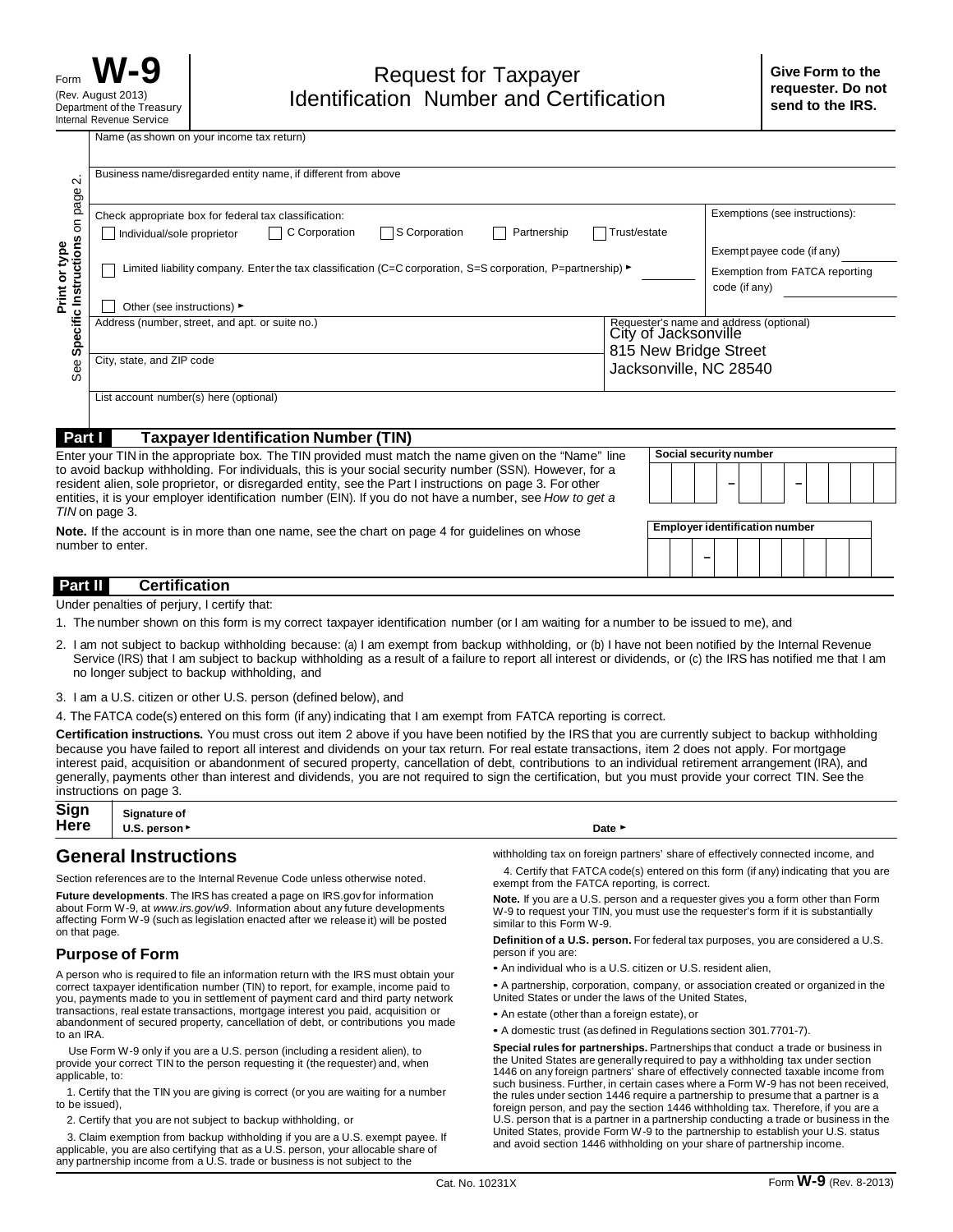In the cases below, the following person must give Form W-9 to the partnership for purposes of establishing its U.S. status and avoiding withholding on its allocable share of net income from the partnership conducting a trade or business in the United States:

• In the case of a disregarded entity with a U.S. owner, the U.S. owner of the disregarded entity and not the entity,

• In the case of a grantor trust with a U.S. grantor or other U.S. owner, generally, the U.S. grantor or other U.S. owner of the grantor trust and not the trust, and

• In the case of a U.S. trust (other than a grantor trust), the U.S. trust (other than a grantor trust) and not the beneficiaries of the trust.

**Foreign person.** If you are a foreign person or the U.S. branch of a foreign bank that has elected to be treated as a U.S. person, do not use Form W-9. Instead, use the appropriate Form W-8 or Form 8233 (see Publication 515, Withholding of Tax on Nonresident Aliens and Foreign Entities).

**Nonresident alien who becomes a resident alien.** Generally, only a nonresident alien individual may use the terms of a tax treaty to reduce or eliminate U.S. tax on certain types of income. However, most tax treaties contain a provision known as a "saving clause." Exceptions specified in the saving clause may permit an exemption from tax to continue for certain types of income even after the payee has otherwise become a U.S. resident alien for tax purposes.

If you are a U.S. resident alien who is relying on an exception contained in the saving clause of a tax treaty to claim an exemption from U.S. tax on certain types of income, you must attach a statement to Form W-9 that specifies the following five items:

1. The treaty country. Generally, this must be the same treaty under which you claimed exemption from tax as a nonresident alien.

2. The treaty article addressing the income.

3. The article number (or location) in the tax treaty that contains the saving clause and its exceptions.

4. The type and amount of income that qualifies for the exemption from tax.

5. Sufficient facts to justify the exemption from tax under the terms of the treaty article.

**Example.** Article 20 of the U.S.-China income tax treaty allows an exemption from tax for scholarship income received by a Chinese student temporarily present in the United States. Under U.S. law, this student will become a resident alien for tax purposes if his or her stay in the United States exceeds 5 calendar years. However, paragraph 2 of the first Protocol to the U.S.-China treaty (dated April 30, 1984) allows the provisions of Article 20 to continue to apply even after the Chinese student becomes a resident alien of the United States. A Chinese student who qualifies for this exception (under paragraph 2 of the first protocol) and is relying on this exception to claim an exemption from tax on his or her scholarship or fellowship income would attach to Form W-9 a statement that includes the information described above to support that exemption.

If you are a nonresident alien or a foreign entity, give the requester the appropriate completed Form W-8 or Form 8233.

**What is backup withholding?** Persons making certain payments to you must under certain conditions withhold and pay to the IRS a percentage of such payments. This is called "backup withholding." Payments that may be subject to backup withholding include interest, tax-exempt interest, dividends, broker and barter exchange transactions, rents, royalties, nonemployee pay, payments made in settlement of payment card and third party network transactions, and certain payments from fishing boat operators. Real estate transactions are not subject to backup withholding.

You will not be subject to backup withholding on payments you receive if you give the requester your correct TIN, make the proper certifications, and report all your taxable interest and dividends on your tax return.

#### **Payments you receive will be subject to backup withholding if:**

1. You do not furnish your TIN to the requester,

2. You do not certify your TIN when required (see the Part II instructions on page 3 for details),

3. The IRS tells the requester that you furnished an incorrect TIN,

4. The IRS tells you that you are subject to backup withholding because you did not report all your interest and dividends on your tax return (for reportable interest and dividends only), or

5. You do not certify to the requester that you are not subject to backup withholding under 4 above (for reportable interest and dividend accounts opened after 1983 only).

Certain payees and payments are exempt from backup withholding. See *Exempt payee code* on page 3 and the separate Instructions for the Requester of Form W-9 for more information.

Also see *Special rules for partnerships* on page 1.

**What is FATCA reporting?** The Foreign Account Tax Compliance Act (FATCA) requires a participating foreign financial institution to report all United States account holders that are specified United States persons. Certain payees are exempt from FATCA reporting. See *Exemption from FATCA reporting code* on page 3 and the Instructions for the Requester of Form W-9 for more information.

### **Updating Your Information**

You must provide updated information to any person to whom you claimed to be an exempt payee if you are no longer an exempt payee and anticipate receiving reportable payments in the future from this person. For example, you may need to provide updated information if you are a C corporation that elects to be an S corporation, or if you no longer are tax exempt. In addition, you must furnish a new Form W-9 if the name or TIN changes for the account, for example, if the grantor of a grantor trust dies.

## **Penalties**

**Failure to furnish TIN.** If you fail to furnish your correct TIN to a requester, you are subject to a penalty of \$50 for each such failure unless your failure is due to reasonable cause and not to willful neglect.

**Civil penalty for false information with respect to withholding.** If you make a false statement with no reasonable basis that results in no backup withholding, you are subject to a \$500 penalty.

**Criminal penalty for falsifying information.** Willfully falsifying certifications or affirmations may subject you to criminal penalties including fines and/or imprisonment.

**Misuse of TINs.** If the requester discloses or uses TINs in violation of federal law, the requester may be subject to civil and criminal penalties.

# **Specific Instructions**

#### **Name**

If you are an individual, you must generally enter the name shown on your income tax return. However, if you have changed your last name, for instance, due to marriage without informing the Social Security Administration of the name change, enter your first name, the last name shown on your social security card, and your new last name.

If the account is in joint names, list first, and then circle, the name of the person or entity whose number you entered in Part I of the form.

**Sole proprietor.** Enter your individual name as shown on your income tax return on the "Name" line. You may enter your business, trade, or "doing business as (DBA)" name on the "Business name/disregarded entity name" line.

Partnership, C Corporation, or S Corporation. Enter the entity's name on the "Name" line and any business, trade, or "doing business as (DBA) name" on the "Business name/disregarded entity name" line.

**Disregarded entity.** For U.S. federal tax purposes, an entity that is disregarded as an entity separate from its owner is treated as a "disregarded entity." See Regulation section 301.7701-2(c)(2)(iii). Enter the owner's name on the "Name" line. The name of the entity entered on the "Name" line should never be a disregarded entity. The name on the "Name" line must be the name shown on the income tax return on which the income should be reported. For example, if a foreign LLC that is treated as a disregarded entity for U.S. federal tax purposes has a single owner that is a U.S. person, the U.S. owner's name is required to be provided on the "Name" line. If the direct owner of the entity is also a disregarded entity, enter the first owner that is not disregarded for federal tax purposes. Enter the disregarded entity's name on the "Business name/disregarded entity name" line. If the owner of the disregarded entity is a foreign person, the owner must complete an appropriate Form W-8 instead of a Form W-9. This is the case even if the foreign person has a U.S. TIN.

**Note.** Check the appropriate box for the U.S. federal tax classification of the person whose name is entered on the "Name" line (Individual/sole proprietor, Partnership, C Corporation, S Corporation, Trust/estate).

**Limited Liability Company (LLC).** If the person identified on the "Name" line is an LLC, check the "Limited liability company" box only and enter the appropriate code for the U.S. federal tax classification in the space provided. If you are an LLC that is treated as a partnership for U.S. federal tax purposes, enter "P" for partnership. If you are an LLC that has filed a Form 8832 or a Form 2553 to be taxed as a corporation, enter "C" for C corporation or "S" for S corporation, as appropriate. If you are an LLC that is disregarded as an entity separate from its<br>owner under Regulation section 301.7701-3 (except for employment and excise<br>tax), do not check the LLC box unless the owner of the LLC (requ identified on the "Name" line) is another LLC that is not disregarded for U.S. federal tax purposes. If the LLC is disregarded as an entity separate from its owner, enter the appropriate tax classification of the owner identified on the "Name" line.

**Other entities.** Enter your business name as shown on required U.S. federal tax documents on the "Name" line. This name should match the name shown on the charter or other legal document creating the entity. You may enter any business, trade, or DBA name on the "Business name/disregarded entity name" line.

#### **Exemptions**

If you are exempt from backup withholding and/or FATCA reporting, enter in the *Exemptions* box, any code(s) that may apply to you. See *Exempt payee code* and *Exemption from FATCA reporting code* on page 3.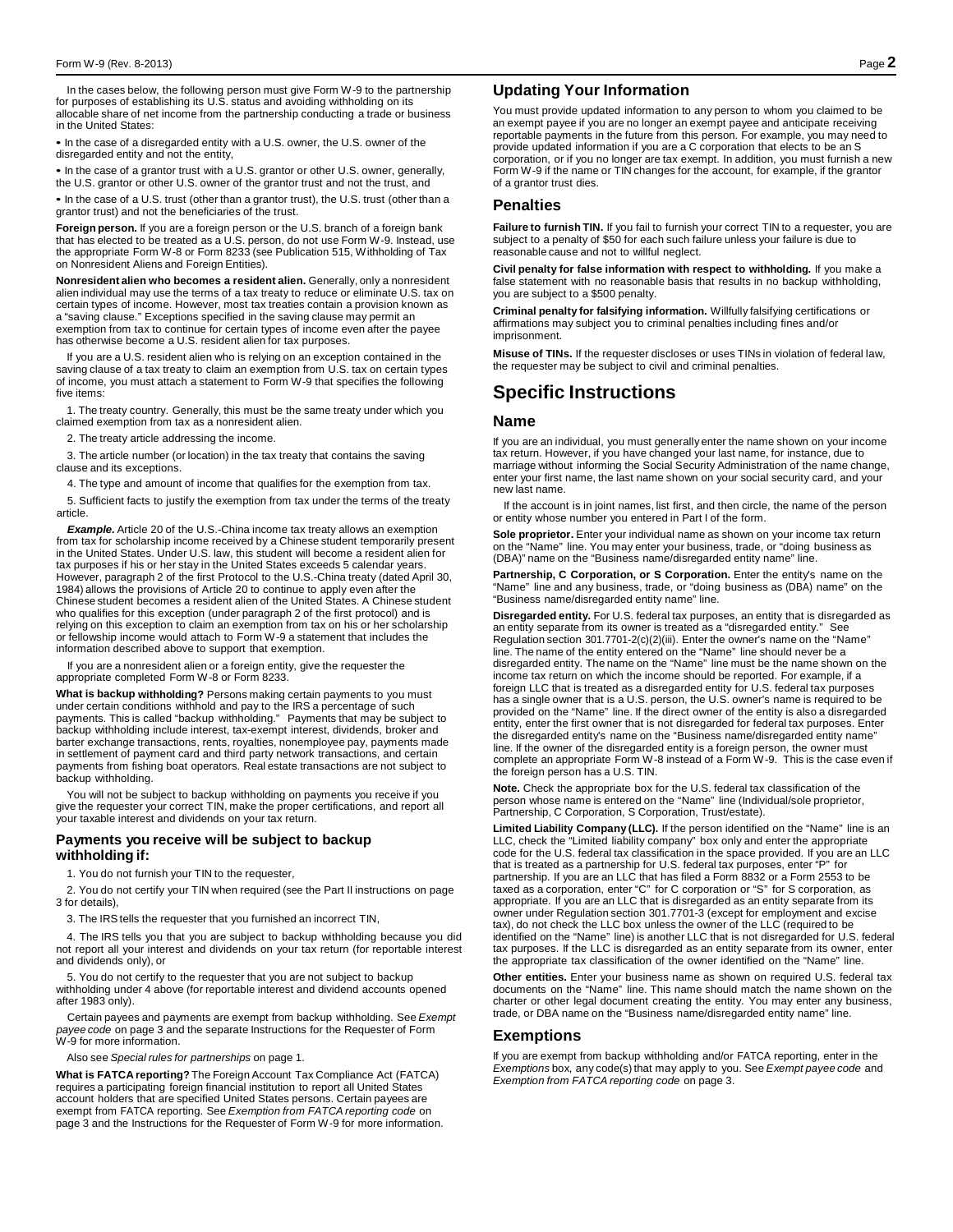**Exempt payee code.** Generally, individuals (including sole proprietors) are not exempt from backup withholding. Corporations are exempt from backup withholding for certain payments, such as interest and dividends. Corporations are not exempt from backup withholding for payments made in settlement of payment card or third party network transactions.

**Note.** If you are exempt from backup withholding, you should still complete this form to avoid possible erroneous backup withholding.

The following codes identify payees that are exempt from backup withholding:

1—An organization exempt from tax under section 501(a), any IRA, or a custodial account under section 403(b)(7) if the account satisfies the requirements of section 401(f)(2)

2—The United States or any of its agencies or instrumentalities

3—A state, the District of Columbia, a possession of the United States, or any of their political subdivisions or instrumentalities

4—A foreign government or any of its political subdivisions, agencies, or instrumentalities

5—A corporation

6—A dealer in securities or commodities required to register in the United States, the District of Columbia, or a possession of the United States

7—A futures commission merchant registered with the Commodity Futures Trading Commission

8—A real estate investment trust

9—An entity registered at all times during the tax year under the Investment Company Act of 1940

10—A common trust fund operated by a bank under section 584(a)

11—A financial institution

12—A middleman known in the investment community as a nominee or custodian

13—A trust exempt from tax under section 664 or described in section 4947

The following chart shows types of payments that may be exempt from backup withholding. The chart applies to the exempt payees listed above, 1 through 13.

| IF the payment is for $\dots$                                                             | THEN the payment is exempt for $\dots$                                                                                                                                                                                       |
|-------------------------------------------------------------------------------------------|------------------------------------------------------------------------------------------------------------------------------------------------------------------------------------------------------------------------------|
| Interest and dividend payments                                                            | All exempt payees except<br>for 7                                                                                                                                                                                            |
| <b>Broker transactions</b>                                                                | Exempt payees 1 through 4 and 6<br>through 11 and all C corporations. S<br>corporations must not enter an exempt<br>payee code because they are exempt<br>only for sales of noncovered securities<br>acquired prior to 2012. |
| Barter exchange transactions and<br>patronage dividends                                   | Exempt payees 1 through 4                                                                                                                                                                                                    |
| Payments over \$600 required to be<br>reported and direct sales over \$5,000 <sup>1</sup> | Generally, exempt payees<br>1 through $5^2$                                                                                                                                                                                  |
| Payments made in settlement of<br>payment card or third party network<br>transactions     | Exempt payees 1 through 4                                                                                                                                                                                                    |

<sup>1</sup> See Form 1099-MISC, Miscellaneous Income, and its instructions.<br><sup>2</sup> However, the following payments made to a corporation and reportable on Form 1099-MISC are not exempt from backup withholding: medical and health care payments, attorneys' fees, gross proceeds paid to an attorney, and payments for services paid by a federal executive agency.

**Exemption from FATCA reporting code.** The following codes identify payees that are exempt from reporting under FATCA. These codes apply to persons submitting this form for accounts maintained outside of the United States by certain foreign financial institutions. Therefore, if you are only submitting this form for an account you hold in the United States, you may leave this field blank. Consult with the person requesting this form if you are uncertain if the financial institution is subject to these requirements.

A—An organization exempt from tax under section 501(a) or any individual retirement plan as defined in section 7701(a)(37)

B—The United States or any of its agencies or instrumentalities

-A state, the District of Columbia, a possession of the United States, or any of their political subdivisions or instrumentalities

D—A corporation the stock of which is regularly traded on one or more established securities markets, as described in Reg. section 1.1472-1(c)(1)(i)

E—A corporation that is a member of the same expanded affiliated group as a corporation described in Reg. section 1.1472-1(c)(1)(i)

F—A dealer in securities, commodities, or derivative financial instruments (including notional principal contracts, futures, forwards, and options) that is registered as such under the laws of the United States or any state

G—A real estate investment trust

H—A regulated investment company as defined in section 851 or an entity registered at all times during the tax year under the Investment Company Act of 1940

I—A common trust fund as defined in section 584(a)

J—A bank as defined in section 581

K—A broker

L—A trust exempt from tax under section 664 or described in section 4947(a)(1)

M—A tax exempt trust under a section 403(b) plan or section 457(g) plan

## **Part I. Taxpayer Identification Number (TIN)**

**Enter your TIN in the appropriate box.** If you are a resident alien and you do not have and are not eligible to get an SSN, your TIN is your IRS individual taxpayer identification number (ITIN). Enter it in the social security number box. If you do not have an ITIN, see *How to get a TIN* below.

If you are a sole proprietor and you have an EIN, you may enter either your SSN or EIN. However, the IRS prefers that you use your SSN.

If you are a single-member LLC that is disregarded as an entity separate from its owner (see *Limited Liability Company (LLC)* on page 2), enter the owner's SSN (or EIN, if the owner has one). Do not enter the disregarded entity's EIN. If the LLC is classified as a corporation or partnership, enter the entity's EIN.

**Note.** See the chart on page 4 for further clarification of name and TIN combinations.

**How to get a TIN.** If you do not have a TIN, apply for one immediately. To apply for an SSN, get Form SS-5, Application for a Social Security Card, from your local Social Security Administration office or get this form online at *[www.ssa.gov](http://www.ssa.gov/)*. You may also get this form by calling 1-800-772-1213. Use Form W-7, Application for IRS Individual Taxpayer Identification Number, to apply for an ITIN, or Form SS-4, Application for Employer Identification Number, to apply for an EIN. You can apply for an EIN online by accessing the IRS website at *[www.irs.gov/businesses](http://www.irs.gov/businesses)* and clicking on Employer Identification Number (EIN) under Starting a Business. You can get Forms W-7 and SS-4 from the IRS by visiting IRS.gov or by calling 1-800- TAX-FORM (1-800-829-3676).

If you are asked to complete Form W-9 but do not have a TIN, apply for a TIN and write "Applied For" in the space for the TIN, sign and date the form, and give it to the requester. For interest and dividend payments, and certain payments made with respect to readily tradable instruments, generally you will have 60 days to get a TIN and give it to the requester before you are subject to backup withholding on payments. The 60-day rule does not apply to other types of payments. You will be subject to backup withholding on all such payments until you provide your TIN to the requester.

**Note.** Entering "Applied For" means that you have already applied for a TIN or that you intend to apply for one soon.

**Caution:** *A disregarded U.S. entity that has a foreign owner must use the appropriate Form W-8.*

### **Part II. Certification**

To establish to the withholding agent that you are a U.S. person, or resident alien, sign Form W-9. You may be requested to sign by the withholding agent even if items 1, 4, or 5 below indicate otherwise.

For a joint account, only the person whose TIN is shown in Part I should sign (when required). In the case of a disregarded entity, the person identified on the "Name" line must sign. Exempt payees, see *Exempt payee code* earlier.

**Signature requirements.** Complete the certification as indicated in items 1 through 5 below.

**1. Interest, dividend, and barter exchange accounts opened before 1984 and broker accounts considered active during 1983.** You must give your correct TIN, but you do not have to sign the certification.

**2. Interest, dividend, broker, and barter exchange accounts opened after 1983 and broker accounts considered inactive during 1983.** You must sign the certification or backup withholding will apply. If you are subject to backup withholding and you are merely providing your correct TIN to the requester, you must cross out item 2 in the certification before signing the form.

**3. Real estate transactions.** You must sign the certification. You may cross out item 2 of the certification.

**4. Other payments.** You must give your correct TIN, but you do not have to sign the certification unless you have been notified that you have previously given an incorrect TIN. "Other payments" include payments made in the course of the requester's trade or business for rents, royalties, goods (other than bills for merchandise), medical and health care services (including payments to corporations), payments to a nonemployee for services, payments made in settlement of payment card and third party network transactions, payments to certain fishing boat crew members and fishermen, and gross proceeds paid to attorneys (including payments to corporations).

**5. Mortgage interest paid by you, acquisition or abandonment of secured property, cancellation of debt, qualified tuition program payments (under section 529), IRA, Coverdell ESA, Archer MSA or HSA contributions or distributions, and pension distributions.** You must give your correct TIN, but you do not have to sign the certification.